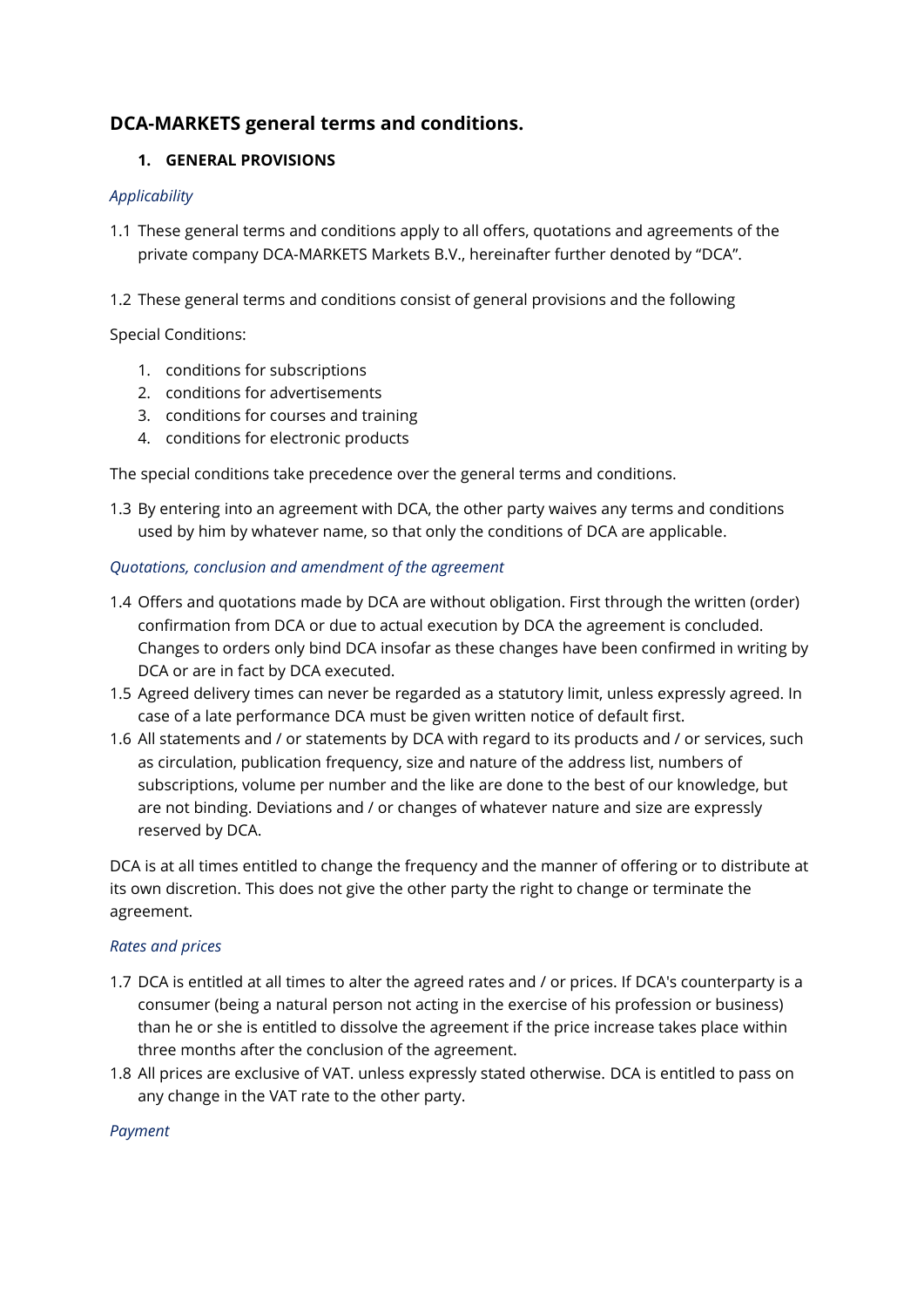- 1.9 Unless expressly agreed otherwise, DCA's invoices must be paid fourteen days after the invoice date. Any right to set off any amount by the other party is excluded.
- 1.10 If payment is not made on time, the other party will be in default without any notice of default necessary. The other party is from the due date of the invoice up to the day of the complete payment of the outstanding amounts subject to annual interest of the applicable legal statutory commercial interest rate, such as referred to in Section 6: 119a of the Dutch Civil Code (Burgerlijk wetboek). If the other party is a consumer (being one natural person not acting in the exercise of his profession or business) the statutory interest based on Article 6: 119 of the Dutch Civil Code (Burgerlijk wetboek) applies.
- 1.11 In the event of late or non-payment, all judicial procedural and execution costs will be incurred to the other party as well as administration costs and extrajudicial collection costs for account of the other party. The minimal extrajudicial collection costs are indicative  $\epsilon$  40.00 exclusive of VAT.
- 1.12 DCA always has the right, both before and after the conclusion of the agreement to demand security for the payment or advance payment, this under suspension of the execution of the agreement by DCA, until the security has been provided and / or the advance payment has been received by DCA.
- 1.13 All delivered products remain the property of DCA until the time of receipt of full payment of that which the other party DCA has in respect of any delivery is due, including interest and costs.

## *Termination*

- 1.14 DCA can, without being obliged to pay any compensation, at registered letter with immediate effect and without judicial intervention dissolve its agreement with the other party in whole or in part, if:
	- a) The other party becomes or is declared insolvent or bankrupt, is the subject of any proceedings relating to its liquidation or insolvency;
	- b) the other party's business is dissolved, wound up, transferred, merged or if the other party ceases its activities;
	- c) the other party has not fulfilled properly or in time one or more obligations arising from the relevant agreement and has not done so within seven days after written notice by DCA:
	- d) DCA the publication of the relevant product or the granting of the relevant service.

The provisions of this article 1 paragraph 14 do not affect the other powers of DCA such as those to claim compliance and / or full compensation in case of shortcoming in the performance of the other party.

#### *Intellectual property rights*

1.15 Intellectual property rights and similar rights, including copyrights, trademark rights, patent rights, related rights, rights to protection of performance including database rights to all issued by DCA publications and other informative products rest with DCA and / or her licensors.

Nothing from the publications or informative products of DCA is allowed to be reproduced or made public in any way without the prior express written consent of DCA and / or her licensors.

## *Confidentiality*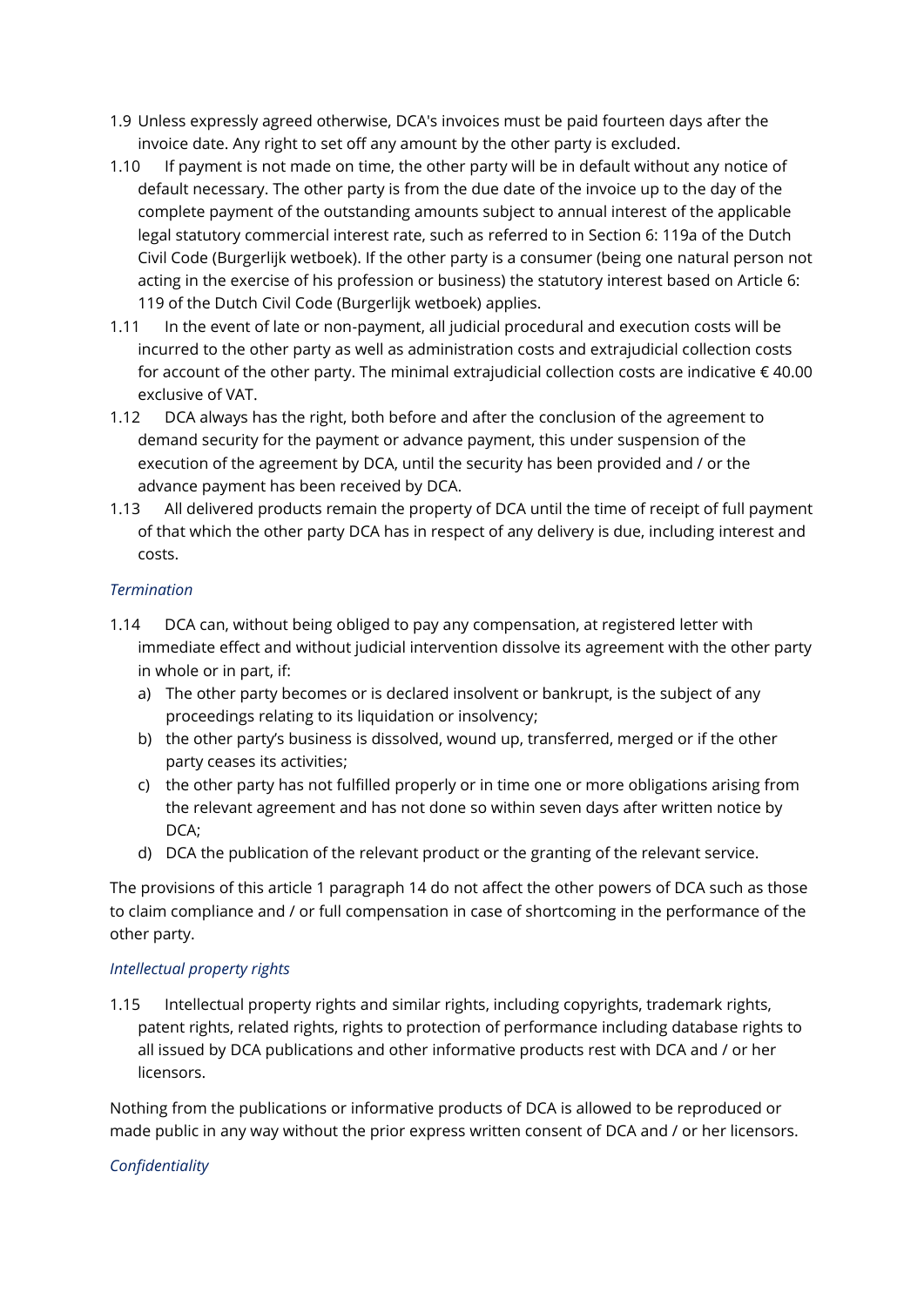- 1.16 All information provided by DCA to the other party, including all information regarding the products and services of DCA, documentation, software and applications, is considered confidential information. The other party will at all times:
	- a) handle strictly confidentially and do not disclose or disclose it to third parties unless the other party is obliged to do so on the basis of a judicial order or by order of a supervisor;
	- b) use only for the purpose for which the confidential information is provided.

#### *Personal data*

1.17 DCA processes (company) data for the implementation of the (subscription) agreements and when the person concerned has contact with DCA. This processing is always done within the guidelines of the General Data Protection Regulation. More information about the data processing, and the policy for this, can be found in our Privacy Policy published on the website of DCA.

#### *Force majeure*

- 1.18 If in the reasonable opinion of DCA as a result of force majeure, among which means a circumstance beyond its control, compliance by DCA it is or will not be possible without shortcoming, it is entitled to terminate the agreement in whole or in part, or suspend the execution of the agreement temporarily, without being obliged to pay any compensation.
- 1.19 Force majeure includes, but is not limited to, the risk of war, war, uprising, acts of war, strikes, boycott, business disruptions, traffic disruptions or transport, disruptions in (data) networks, government measures, scarcity of raw materials, natural disasters, fire, nuclear reactions, machine breakdown and all circumstances under which full or partial compliance with the agreement by DCA cannot be required by reason or fairness.
- 1.20 If DCA already partially fulfilled its obligations upon commencement of the force majeure she is, or can only partially fulfil her obligations, she is entitled to invoice the already delivered or the deliverable part separately where the other party is obliged to pay these invoices as if it were a separate contract.

#### *Liability*

- 1.21 The liability of DCA, of the staff of DCA and of the persons for whom DCA is responsible and / or liable is:
	- a) excluded in all cases except to the extent of intent or deliberate recklessness on the part of DCA's senior management;
	- b) if DCA should nevertheless be held liable, in all cases of personal injury and physical damage to property (including destruction or deactivation of the relevant goods) and which is attributable to DCA is limited to at most the invoice value of the part of the Agreement from which the liability ensues, while DCA will never be liable for indirect damage (including all damage that is not direct damage, which therefore also includes loss due to damage and loss of profit).
- 1.22 All (editorial) information, including advice, ideas, opinions and / or instructions, has been compiled carefully and to the best of your knowledge, however DCA and authors can in no way guarantee the correctness or completeness of the information. Therefore, DCA and authors do not accept any liability for damage, of whatever nature, resulting from actions and / or decisions based on such information. It is strongly recommended that the other party does not use this information in isolation, checks the information.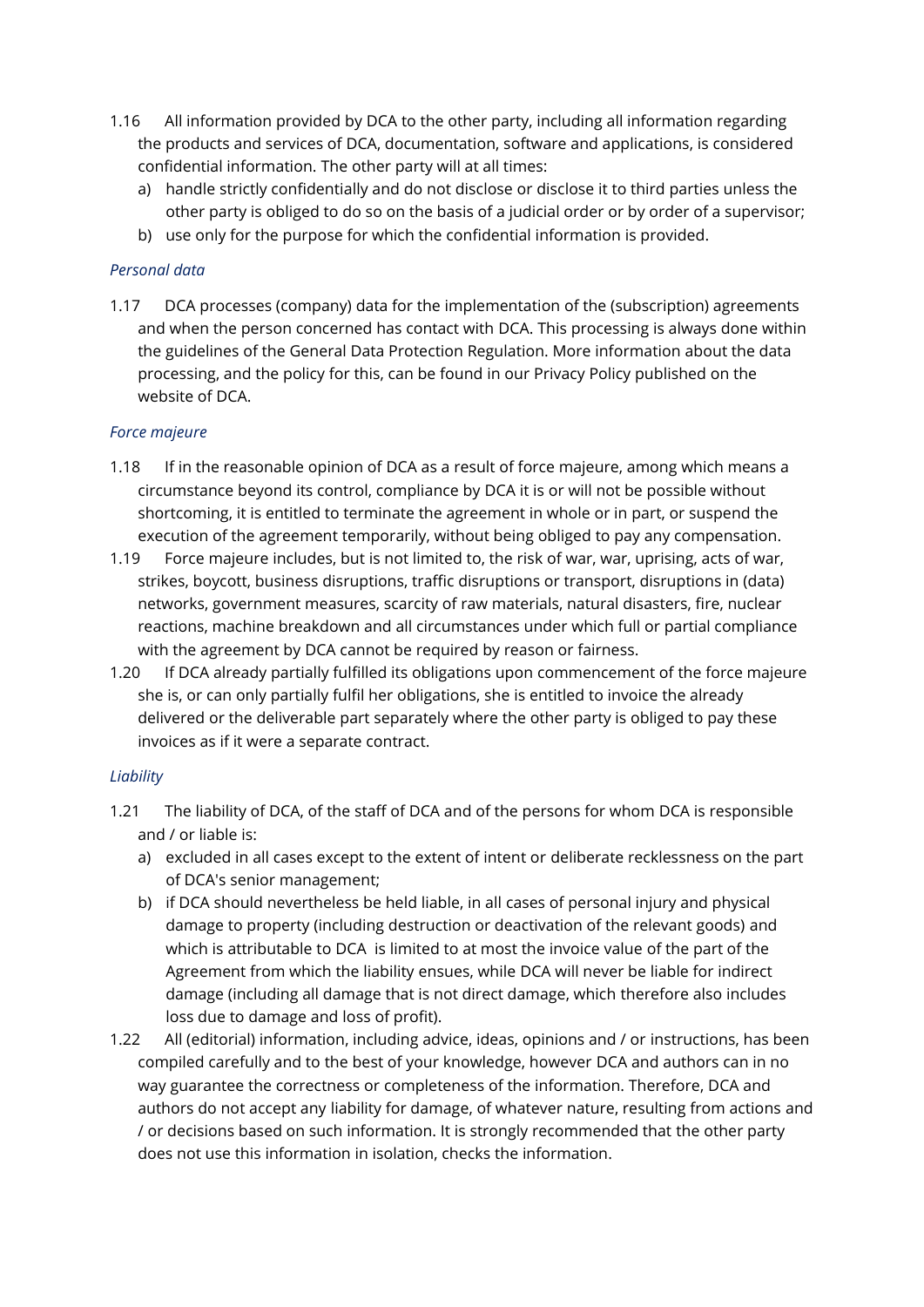- 1.23 The content of advertisements is composed by or on behalf of advertisers and is not assessed by DCA on the correctness, completeness and lawfulness thereof. DCA therefore accepts no liability for the content and design of these ads.
- 1.24 The other party indemnifies DCA against any liability towards third parties' subsequent use or the inability of the other party to use the DCA issued publications and other informational products.
- 1.25 Objections to the (order) confirmation must be made in writing before the execution of the agreement by DCA, but in any case within eight days after the date of the sending the (order) confirmation.
- 1.26 Defects in the execution of the agreement by DCA must be made as soon as possible possibly in writing, but in any case within eight days after the time of discovery of a defect in the performance, or within eight days after the time where the performance defect should have been discovered, to the knowledge of DCA, after which all rights of the other party towards DCA are cancelled.

### *Compliance with laws and regulations*

1.27 The other party shall also observe all applicable laws and regulations carefully observe codes of conduct and indemnifies DCA against claims from third parties on that basis.

#### *Miscellaneous*

- 1.28 DCA is entitled to transfer without further permission the rights and obligations arising from the agreement to a company with which it is affiliated in a group, or to transfer to a third party in the context of a transfer of (part of) the company or in the context of the transfer of a title, a product or a service from DCA. The other party agrees by entering into an agreement with DCA in advance with such handover. DCA will inform the other party in time about a transfer.
- 1.29 DCA is entitled to amend these conditions. Changes will also apply to agreements already concluded, from the by DCA indicated moment. DCA will announce such changes in time by a method of her choice, which may, in the case of minor changes, consist of publishing the amended terms on the websites operated by DCA. Only if the changes to the conditions have significant consequences for rights and obligations of the parties, the other party has the right to inform DCA that it wishes to continue the agreement on the basis of the unchanged conditions instead of based on the changed conditions.
- 1.30 If the name and / or address details are changed, the other party must provide in writing to DCA the old new data at least fourteen days before the effective date of the reported changes.
- 1.31 If and insofar as a provision of these conditions based on the law as is considered unreasonably onerous towards a counterparty who is a consumer (being a natural person not acting in the exercise of his profession or business) and that other party destroys that clause, then takes the place of the destroyed stipulation a stipulation that is not unreasonably onerous and that protects the interests of DCA as well as possible.

#### *Disputes and applicable law*

1.32 All disputes regarding the agreements concluded by DCA will be settled brought before the competent court in the middle of the Netherlands, or - at the option of DCA if it initiates a dispute - before the competent court in Lelystad. DCA is also entitled to a dispute with a counterparty that is a consumer (being a natural person not acting in the exercise of his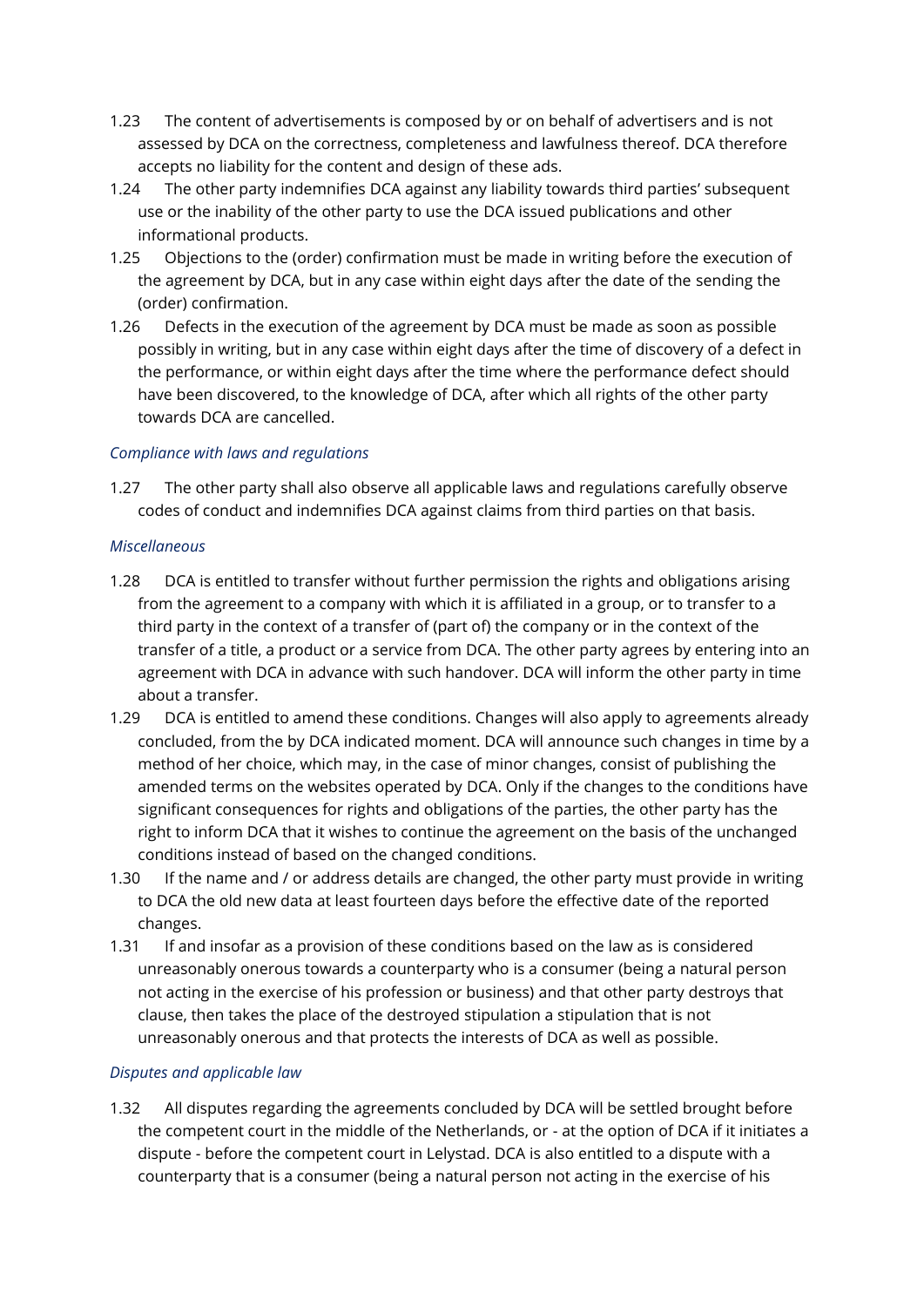profession or business) to submit to a court that is relatively competent according to the law. If that judge is different from the judge in the middle of the Netherlands, and DCA submits the dispute to the court in the middle of the Netherlands, then that consumer is entitled to 6 weeks after DCA has invoked this clause in writing, for settlement by choosing the competent court according to the law.

1.33 Dutch law applies to all agreements concluded with DCA, with exclusion from the Vienna Sales Convention

### **2 TERMS FOR SUBSCRIPTIONS**

### *Definitions*

2.1 Subscription: an agreement whereby DCA undertakes to periodically submit to the other party, hereinafter also referred to as "the subscriber", until cancellation by the subscriber, information on an information carrier.

#### *Applicability*

2.2 On all agreements, offers and / or quotations with regard to subscriptions from DCA in addition to the general provisions, these terms for subscriptions apply.

#### *Duration*

- 2.3 Unless expressly stated otherwise, subscriptions have a term of 12 months and are tacitly renewed at the then current subscription price, unless the subscriber has cancelled the subscription in writing with due observance of the relevant notice period, but with at least a notice period of one month.
- 2.4 If it concerns a subscription of a natural person, the subscription ends the moment that DCA is notified of this fact. Refund of the subscription fee can only take place if this amounts more than € 25.00.

#### *Prices and rates*

2.5 Subscription fees must be paid in advance.

#### 3 **TERMS FOR COURSES AND TRAINING**

#### *Definitions*

- 3.1 Client: any company, institution or private individual who negotiates with DCA for an Assignment or who has given DCA an Assignment.
- 3.2 Assignment: the agreement under which a Client gives DCA an assignment for arranging a Course, producing and supplying Educational Material in any form and / or to provide other services, such as advice, secondment and examination, all in the broadest sense of the word.
- 3.3 Course: a training activity, training, retraining and further training provided by DCA, study or theme day, workshop or any other form of training.
- 3.4 Participant: anyone who registers with DCA or who becomes a Client registered for the purpose of attending a Course.
- 3.5 Registration: the registration of a Participant for a Course.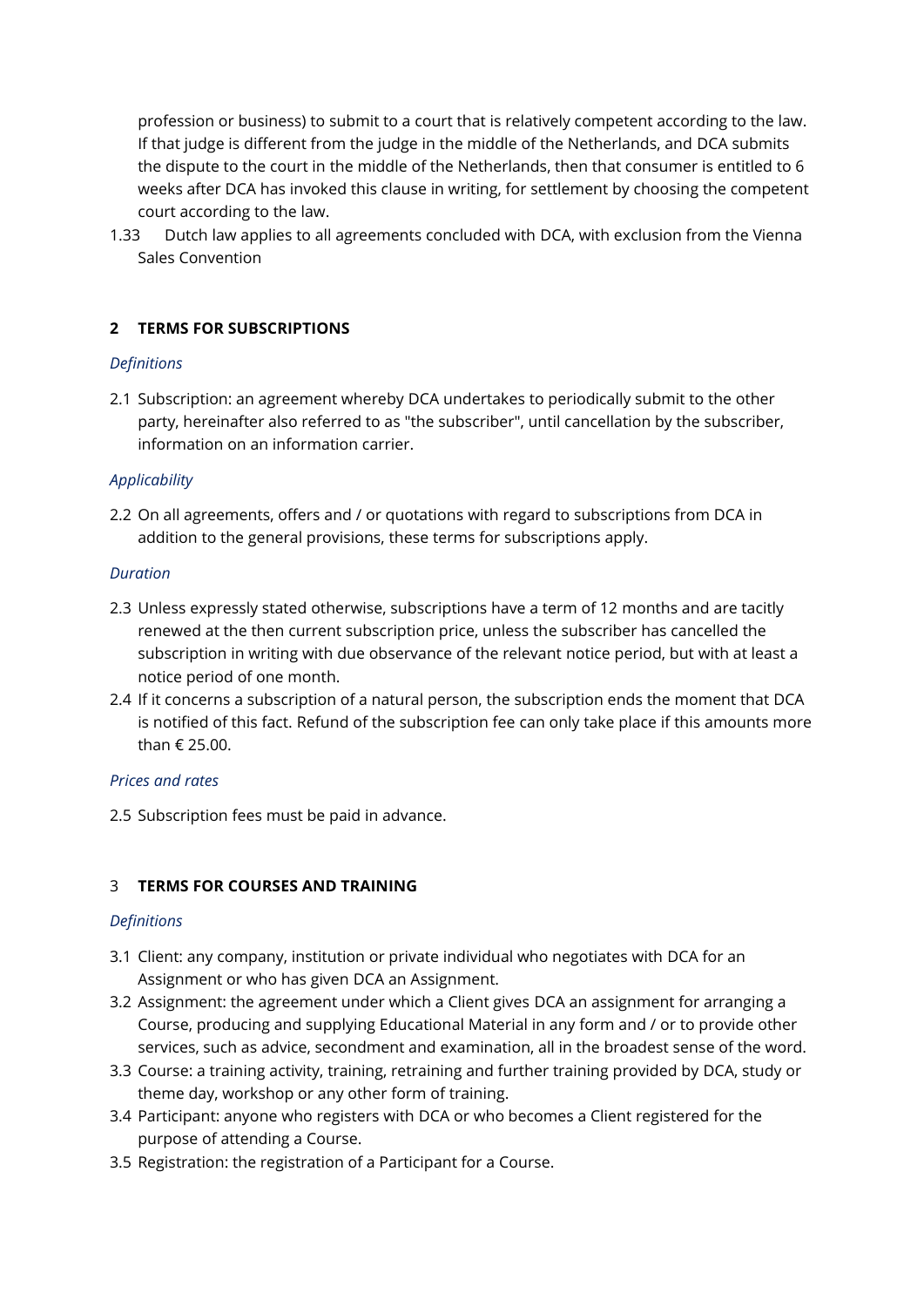3.6 Educational material: course-, teaching- or instruction material, documentation, lecture notes, syllabi or any other material in any form used for a Course.

### *Applicability*

- 3.7 On all agreements, offers and / or quotations with regard to Courses and Training from DCA in addition to the general provisions, these terms for Courses and Training apply.
- 3.8 If the Client registers a Participant, the Client enforces these conditions and makes them known to the Participant. The Client indemnifies DCA against all claims of the Participant, if DCA cannot invoke the provisions of this towards the Participant educational conditions due to violation of the Client of the aforementioned obligations.

#### *Prices*

3.9 DCA is authorized to intermediate change the prices of courses that last longer than 6 months if cost increases. The Participant will be notified of a change in price in writing and in a timely manner. Price increases have no retroactive effect and only apply to terms falling after the time when the price increase starts. Depending on deviations in the level of the Participant, from interim adaptations of the course material to be treated and / or of interim adaptation of the specific circumstances, which could not have been foreseen beforehand, may actual course duration is shorter or longer than stated by DCA in its offer gave up. In that case, DCA is entitled to use the course price only at its own discretion adapt insight to the actual situation and / or circumstances. The participant and / or the Client receives written notice of this in good time.

### *Accuracy of Information Provided*

- 3.10 All statements about the services and products, such as the duration of the Course, the scope and technical implementation of the Educational Material or other works, are made to the best of DCA-MARKETS's knowledge, but may reasonably differ.
- 3.11 Minor errors in the Educational Material or other works produced by DCA-MARKETS, including typographical errors that have no consequences for the editorial content or the illustrations, graphics, etc. of the material, cannot be a reason for rejection of the project, refusal of the delivery or change of the agreed price.

#### *Delivery*

- 3.12 DCA-MARKETS is not bound by delivery times that can no longer be realized due to circumstances that occurred after the agreement was concluded. If there is a risk of exceeding any term, DCA-MARKETS and the Client will consult about this as soon as possible.
- 3.13 Changes of an Assignment may result in the adjustment of agreed price and / or the original planning and delivery times. These changes do not give grounds for dissolution.

#### *Admission to classes*

- 3.14 DCA-MARKETS reserves the right, at its own discretion, to admit or not to admit Participants to a Course on the basis of its admission requirements. Admission by DCA-MARKETS does not imply any guarantee that the Participant will successfully complete the Course to which he is admitted.
- 3.15 DCA-MARKETS has the right to exclude Participants from further participation in the Course, because of their behaviou. Exclusion does not affect the obligation to pay the course fee.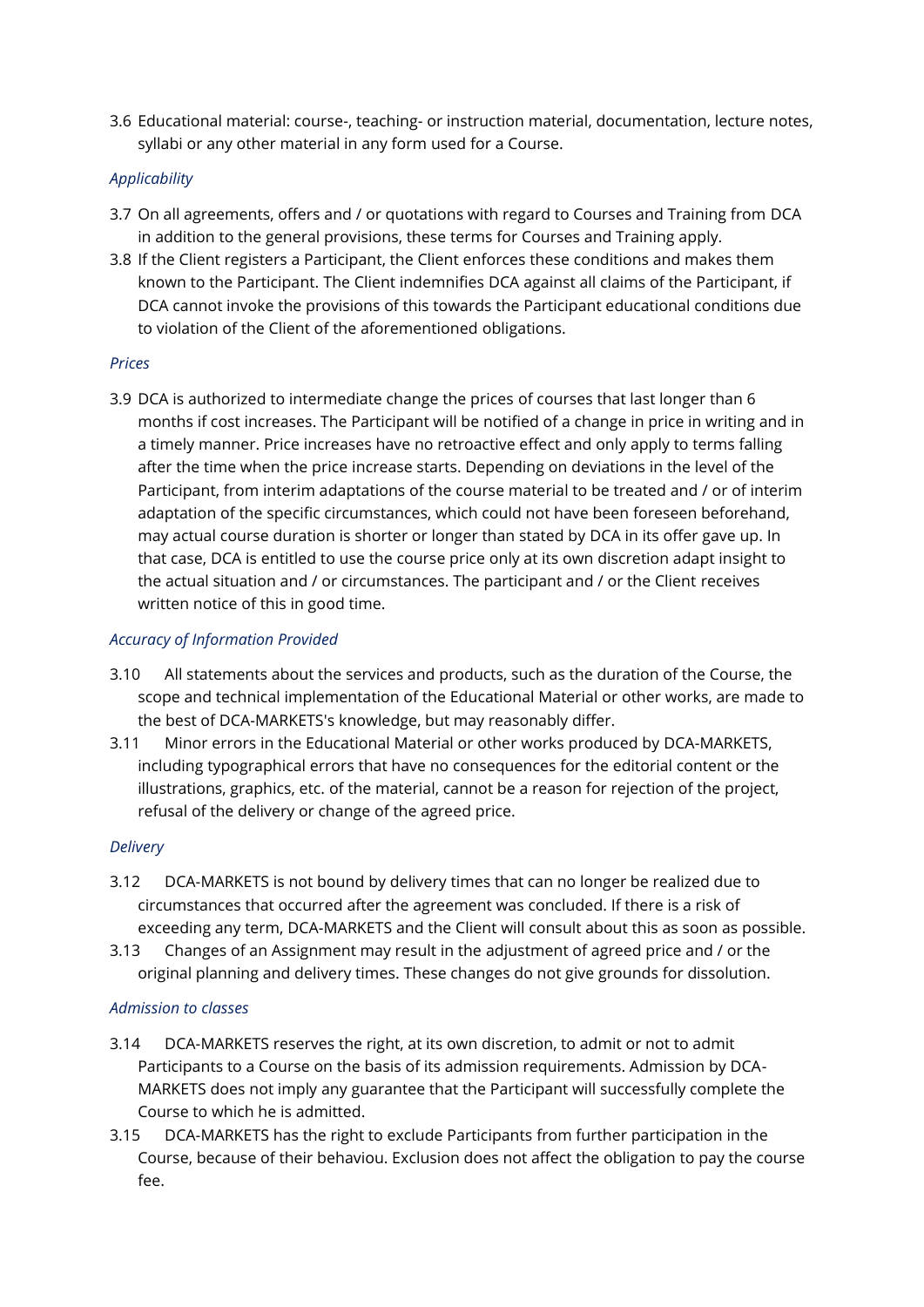- 3.16 The specified lesson dates and times are strictly adhered to, except in cases of force majeure. DCA-MARKETS is not required to repeat classes for Participants who were unable to attend. The course fee for missed lessons remains due in full.
- 3.17 The Client undertakes to inform the employee (s) engaged by DCA-MARKETS who (will) perform work on the Client's premises in the context of the agreement, in advance of possible dangers that the activities of the Client's company may entail. Furthermore, DCA-MARKETS, or the employee (s) charged with the execution of the Assignment, must be sufficiently informed of the measures that the Client has taken to reduce the aforementioned dangers and to prevent accidents.

### *Force majeure*

- 3.18 In addition to Article 1 paragraph 18 to 20 above, force majeure also includes all circumstances over which DCA cannot reasonably exercise influence, regardless of whether they were foreseeable at the time of the agreement, thereby preventing the holding of a Course. .
- 3.19 If the force majeure concerns a particular lesson, DCA will try to determine a different time or day for holding this lesson, or to shift the entire lesson program by one time unit. If the force majeure affects all or part of a Course that has not yet been performed and there is no reasonable prospect of its early commencement or resumption, DCA has the right to cancel the Course in writing and the obligations of the parties mutually lapse without any compensation. becomes due on that account.
- 3.20 In case of cancellation, any course fees paid in advance by the Participant will be refunded by DCA pro rata, after deduction of 25% of the total course fee to cover the costs already incurred by DCA. If the amount already paid is less than 25% of the total course price, no refund will be made.

## *Liability*

3.21 In addition to the provisions of Article 1 paragraph 21 to 25 above, DCA is not liable for damage caused during or as a result of the use of the Educational Material compiled by DCA, and / or for damage caused during attendance of the lessons . Participant is expected to follow the safety instructions and standards. In the event of refusal of this observance, liability falls entirely to the Participant. The Participant will indemnify DCA against claims from third parties in this respect.

## *Intellectual property rights*

- 3.22 If the Client makes drawings, models or other instructions in the broadest sense of the word available for the development and / or composition of Educational Material or other works, the Client assumes full responsibility and liability that by manufacturing the Educational Material or the other works do not affect the intellectual property rights of third parties or violate any other right. The client will indemnify DCA against all claims from third parties in this respect.
- 3.23 DCA undertakes to carefully store all company data provided by the Client. DCA will only provide this information to third parties for inspection or use, or publish it, after prior consultation with the Client. DCA will be able to use any information provided by the Client and / or Participant to DCA freely in the performance of the Assignment, unless agreed otherwise in writing.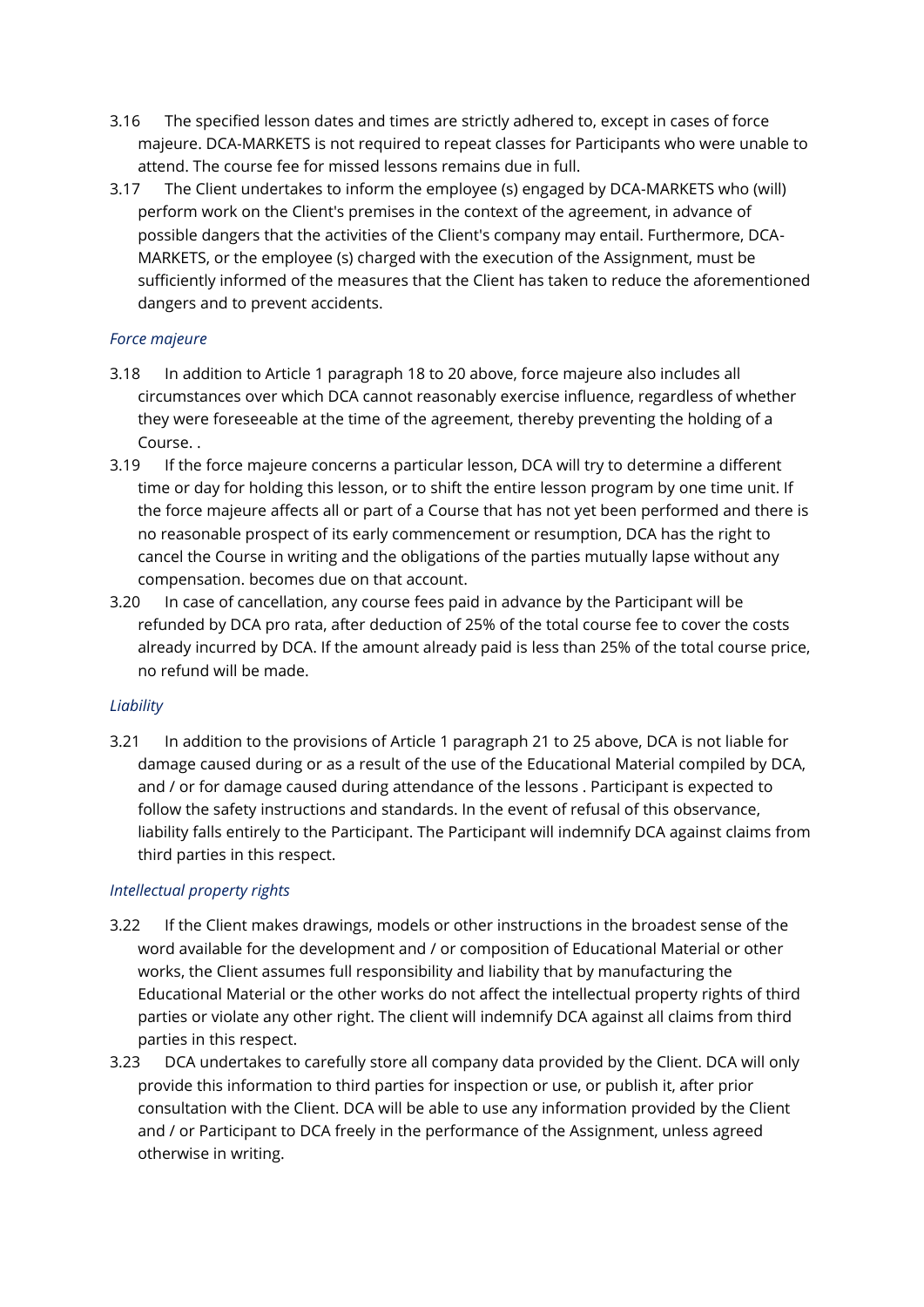- 3.24 The copyright and / or any other intellectual property right to the Educational Material produced by DCA or any other work arising or related to an Assignment or Course, rests with DCA, unless the parties have expressly agreed otherwise in writing. DCA will be listed as copyright holder in the course material in the following manner: (c) [year], DCA Markets B.V., all rights reserved.
- 3.25 The Client and the Participant may only use all Educational Material produced and / or made available by DCA or any other work for their own benefit. Without the prior express written permission of DCA, it is not permitted to reproduce or to publish in whole or in part Educational Material or any other work by means of print, photocopy, microfilm, image plate, magnetic disk or tape, in any way whatsoever, storage in a consultation system accessible to third parties, or electronically or otherwise; To hand over, sell or otherwise make available in whole or in part educational material or any other work to third parties.
- 3.26 DCA does not provide duplicates of Educational Material. DCA may make exceptions to this in its own opinion in cases where this appears fair to it on the grounds of special circumstances. In such case, the duplicates will be provided for a fee.

#### *Cancellation*

- 3.27 In case of insufficient Registration for a Course, DCA always has the right to cancel a Course without being obliged to pay compensation for damage or costs.
- 3.28 The Client or Participant can only cancel participation in a Course in writing. The following regulation applies to this cancellation:

a) in company: Unless a Course has been agreed in combination with the production of the Course or the Teaching Material in which case Article 3 paragraph 29 applies, cancellation can be made free of charge up to six weeks before the start of the Course. From six weeks to three weeks before the start, half of the fee for the Course is due. Full compensation is due if cancellation is made less than three weeks before the start of the Course; b) open: The Client or Participant can cancel free of charge up to six weeks before the start of the Course. From six weeks to three weeks before the start, half of the fee for the Course is

due. Full compensation is due if cancellation is made less than three weeks before the start of the Course.

3.29 The Client is entitled to prematurely terminate an agreement, not only concerning the provision of a Course, by registered letter. The Client is hereby obliged to pay 100% of the invoice value of the part of the Assignment that had already been executed until the time of termination. This amount is also increased by 75% of the invoice value of the part of the Assignment that would be executed in the six weeks after termination.

## **4 CONDITIONS FOR ELECTRONIC PRODUCTS**

#### *Definitions*

- 4.1 License Agreement: the agreement and / or legal relationship with regard to the provision of an Electronic Product by DCA;
- 4.2 Licensee: the natural or legal person with whom DCA has concluded a License Agreement;
- 4.3 License: the right to use an Electronic Product enhanced by DCA under a License Agreement, subject to the provisions of these terms and conditions;
- 4.4 Electronic Product: databases, (online) knowledge bases, information products and / or other publications, including periodical publications, e-learning modules and electronic courses,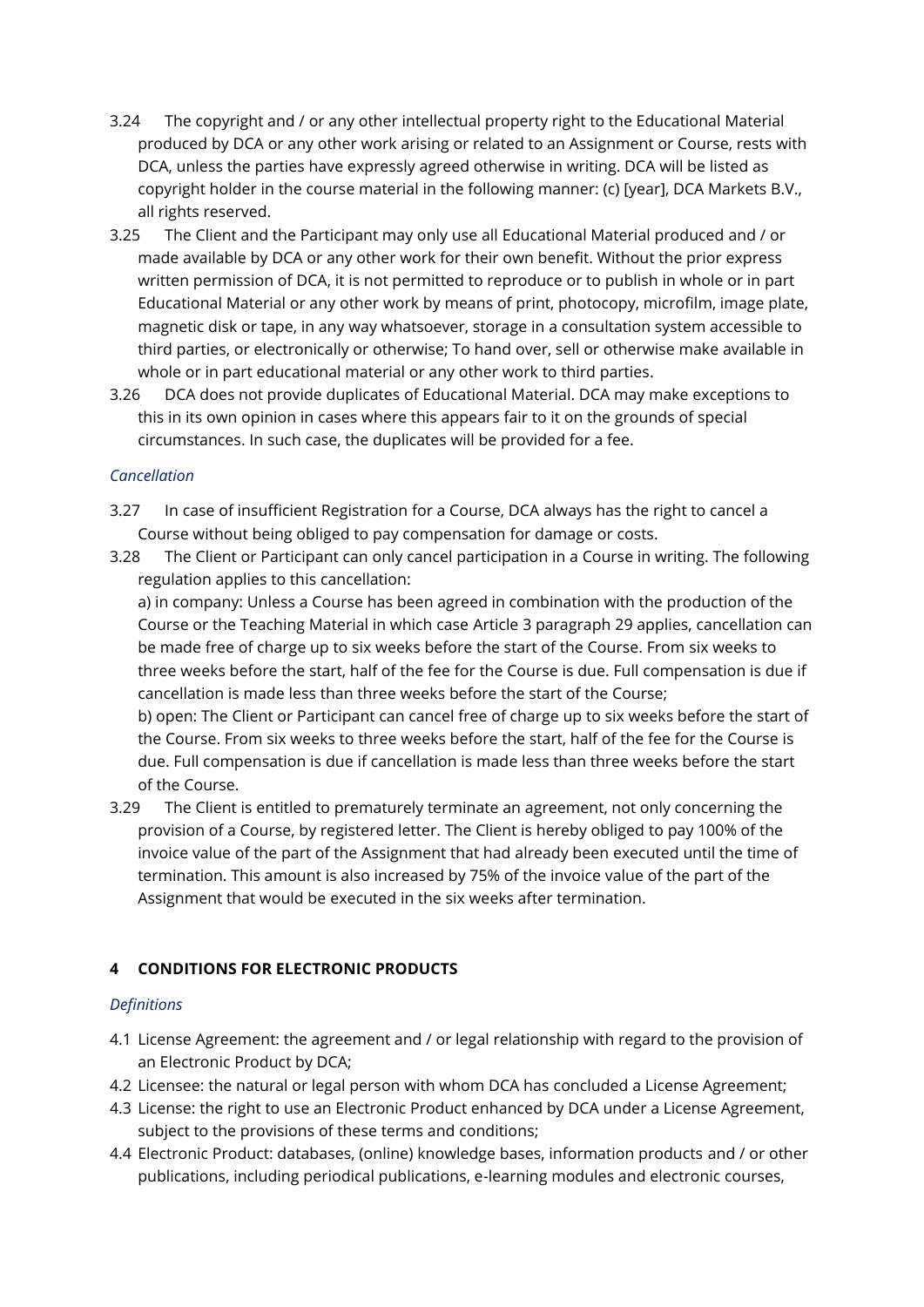applications (apps), internet services, websites, including computer software and including online updates, on an electronic medium or via electronic made available to Licensee by DCA.

#### *Applicability*

4.5 All agreements, offers and / or quotations from DCA with regard to Electronic Products are subject to the present conditions for Electronic Products in addition to the general provisions. If an Electronic Product is made available in the context of a Subscription, the conditions for Subscriptions also apply to it.

#### *Private Licenses*

- 4.6 If the License is purchased under a Subscription by a consumer, not acting in the exercise of a profession or business, then it only includes the power to perform the following actions:
	- Licensee's download of the Electronic Product on one or more electronic devices of Licensee for further use;

• loading, displaying and consulting the Electronic Product on the screens of one or more electronic devices of the Licensee;

• printing the download (s) of the Electronic Product;

all this solely for the Licensee's own use, and insofar as

(a) this does not lead to the exploitation of the Electronic Product,

(b) it does not threaten or cause harm to DCA's legitimate interests and does not jeopardize the normal operation of the Electronic Product, and

(c) to the extent that this does not result in the delivery of the Electronic Product or part thereof to a third party.

4.7 During the term of the Subscription, Licensee may download any new version of the Electronic Product in accordance with article 4 paragraph 6 above, and Licensee may continue to use such earlier versions indefinitely in accordance with these terms. Upon the release of the subsequent version of the Electronic Product, access to the previous version of the Electronic Product will lapse, unless Licensee has downloaded this previous version.

#### *Business Licenses*

4.8 If the License is purchased by a party acting in the course of a profession or business, use of the Electronic Product is permitted only to the number of permitted users specified in the License Agreement and to the physical location (s) specified therein. Such License only includes the authority to perform the following actions:

• loading, displaying and consulting the Electronic Product on the screens of the workplaces for which a License has been granted, solely for Licensee's own use;

• the Licensee requesting and reusing for its own use parts of the Electronic Product that are insubstantial in qualitative and quantitative terms, in DCA's reasonable opinion; and

• printing and transferring to other files small parts of the Electronic Product,

all this exclusively

(a) for Licensee's own business activities;

(b) insofar as this does not lead to the exploitation of the Electronic Product;

(c) to the extent that it does not threaten or cause harm to DCA's legitimate interests and does not jeopardize the normal operation of the Electronic Product;

(d) to the extent that this does not result in the delivery of the Electronic Product or part thereof to a third party.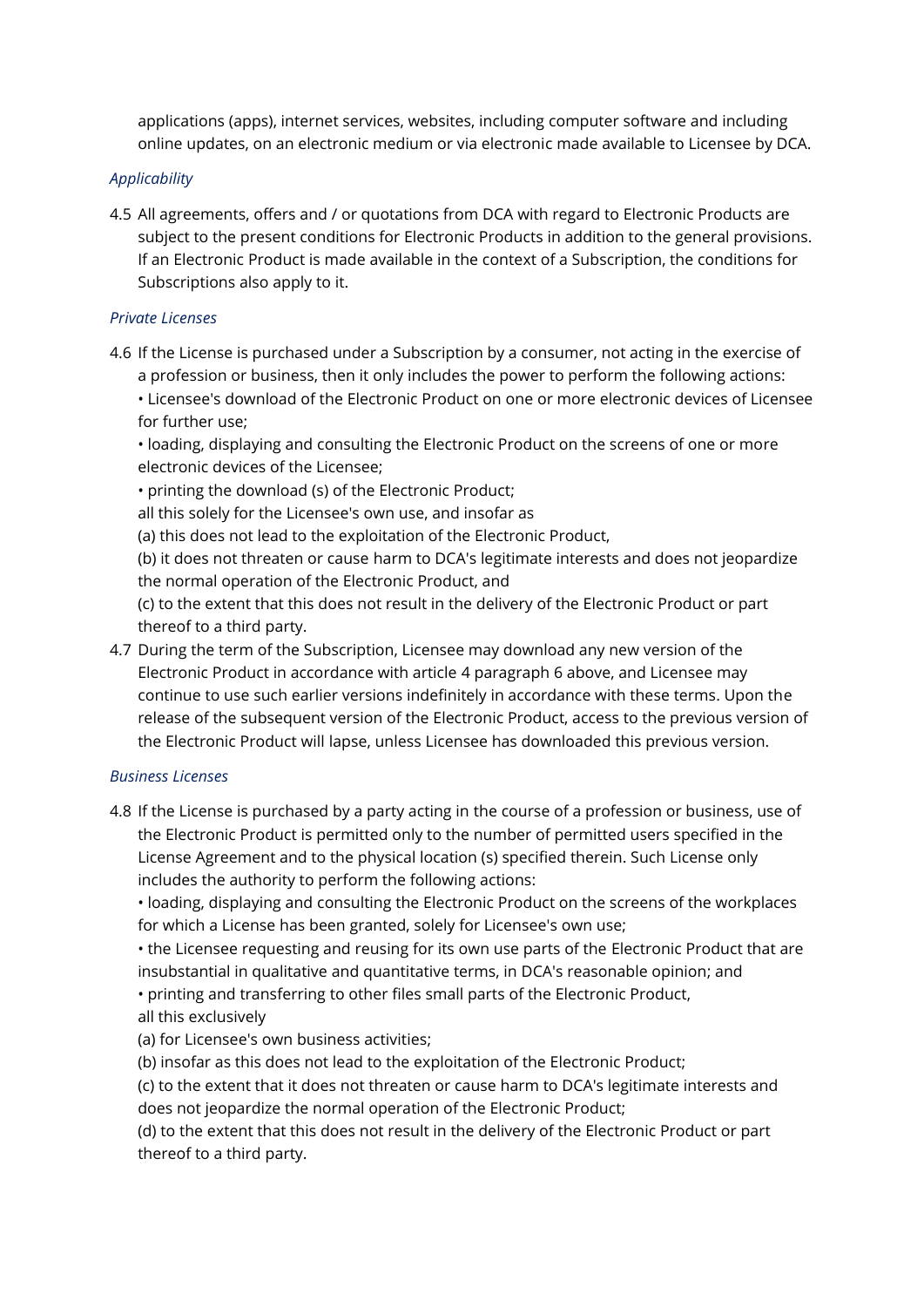4.9 During the License Agreement and one year after its expiry, DCA is entitled to check (or have checked) the number of workplaces and the physical locations on which the Electronic Product is used by the Licensee or to require a certificate from a registered accountant of the Licensee in this regard. DCA will carry out the relevant check on its own account, but Licensee must reimburse all costs related to the check if an infringement is found. The relevant audit will be conducted in a manner that does not unreasonably disrupt Licensee's business activities. If the audit determines that one or more Electronic Products are being used without the required Licenses, Licensee is required to purchase Licenses from DCA in accordance with the extent of the unlicensed use and Licensee is liable to pay a penalty equal to the annual fee which must be met for this unlicensed use. If Licensee refuses to cooperate in the implementation of the present provision, DCA is entitled to terminate the License Agreement in writing by registered letter with immediate effect, without further notice of default and without prior legal intervention, in which case DCA is not obliged to pay License fees already paid ( (partially or fully) to refund. Termination of the License Agreement will automatically terminate all Licenses granted to Licensee. The information obtained by DCA under this article will only be used in connection with the enforcement of the rights of DCA under the License Agreement and to determine whether Licensee has sufficient Licenses and also acts in accordance with the provisions of the License Agreement, the DCA Terms and Conditions and the present Electronic Products Terms.

#### *General provisions regarding Licenses*

- 4.10 DCA grants to Licensee a non-exclusive and non-transferable License related to the Electronic Product as defined in the License Agreement, which License includes only the powers expressly granted in these terms and conditions and the License Agreement. Licensee is required to follow DCA's instructions and instructions for use of the Electronic Product.
- 4.11 The License does not transfer copyright or any other intellectual property rights.
- 4.12 Other than the aforementioned powers, the Electronic Product or any part thereof may not be reproduced, stored in an automatic database, copied and / or made public in any way without the express prior written permission of DCA. Licensee is not permitted to copy, reproduce, or make public the Electronic Product or any part thereof in any news medium without prior written permission from DCA.
- 4.13 Neither is it permitted to integrate the information contained in the Electronic Product into networks or other products, whether or not after processing, except insofar as the nature of the Electronic Product entails that parts thereof are integrated into other products. It is not permitted to display and / or make public the Electronic Product on several screens other than those of the workplaces for which a License has been granted. It is expressly not permitted to change the data from an Electronic Product, both in terms of content and with regard to brands, names, numbers or any other characteristic.
- 4.14 Licensee is not permitted to copy or have the software belonging to an Electronic Product copied or made available to third parties in any way, or to decompile the software, reproduce or translate the code or otherwise reverse engineer it. , except in cases where such actions are permitted by mandatory law. Licensee ensures that third parties cannot make copies of the Electronic Products.
- 4.15 If DCA has made an Electronic Product available to Licensee by means of a data carrier, that data carrier remains the property of DCA. No sale or transfer of ownership of the data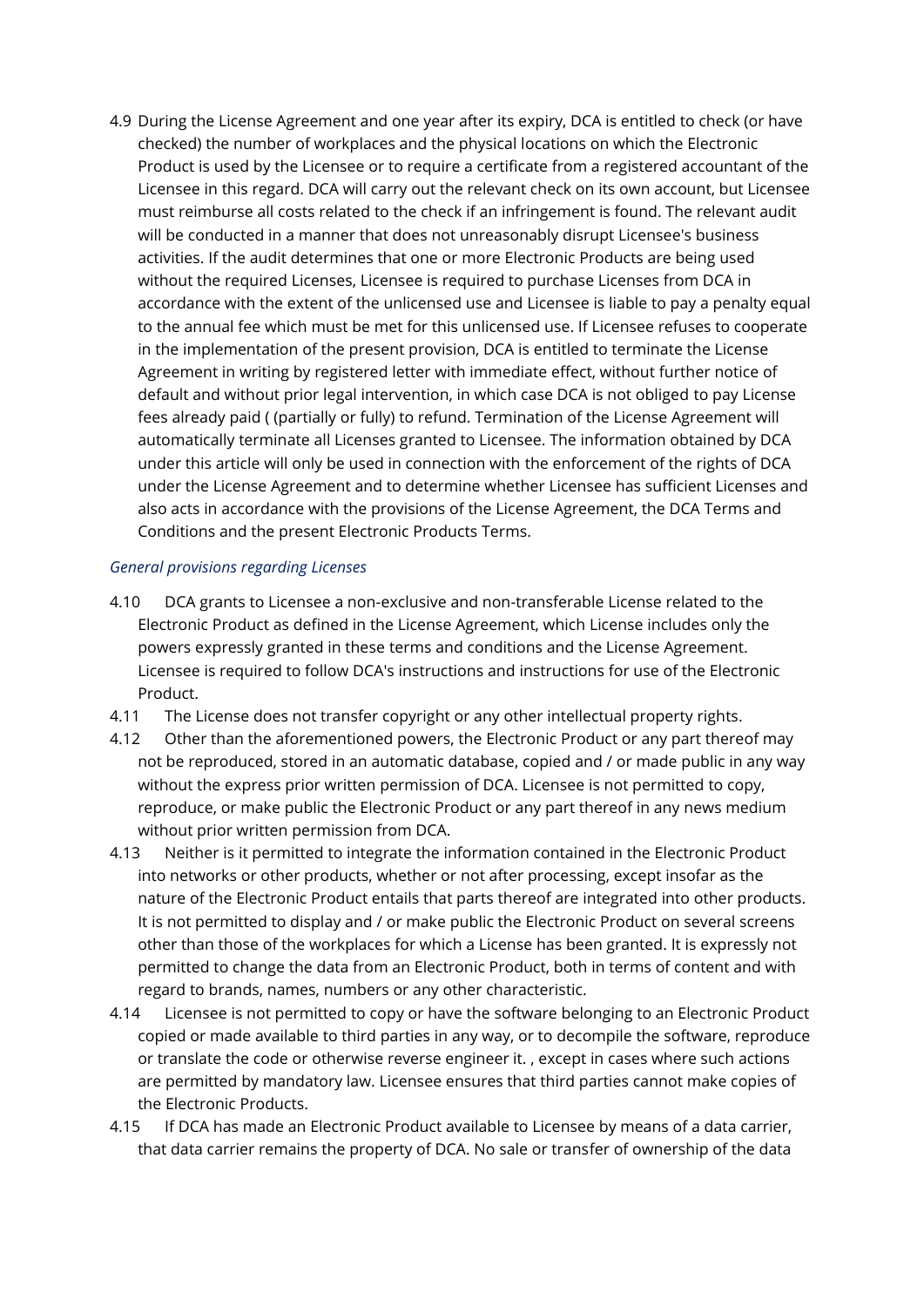carrier takes place, and Licensee is not authorized to sell, encumber or dispose of that data carrier.

- 4.16 Depending on the Electronic Product, updates may be an essential and indispensable part of the Electronic Product that Licensee purchases. If Licensee does not make use of these updates, DCA cannot guarantee the correct and complete functioning of the Electronic Product and DCA does not accept any liability for this. Licensee can inform himself about updates by regularly using the online update check in the program or by consulting a website to be specified by DCA.
- 4.17 Episode and new versions
- 4.18 5.14 The Electronic Product is made available to Licensee in the manner indicated in the License Agreement. DCA is entitled to adjust the manner of making available after prior notification to Licensee. In the case of a Subscription, Licensee will receive a copy of each new version of an Electronic Product. The present conditions continue to apply to previous versions.

### *Duration License*

- 4.19 When a License is granted as part of a Subscription, the License is granted for the duration of that Subscription.
- 4.20 Unless the parties agree otherwise, the following applies with regard to the duration of the License. If the License is granted for an indefinite period of time, it can be cancelled by DCA or Licensee on the first day of each month, subject to a notice period of at least twelve months. If the License is granted for a definite period, it will be granted for a period of one year, and will be tacitly extended by one year, unless it is cancelled by DCA or Licensee at the end of the then-valid period, subject to a notice period. of one month.
- 4.21 Cancellation of a License must be made in writing. Contrary to the foregoing, if a License is granted for a one-off fee, the License cannot be cancelled prematurely by DCA or by Licensee.
- 4.22 Termination of one License does not automatically mean termination of any other Licenses. If all Licenses granted to Licensee have been terminated, this automatically means termination of the License Agreement.

#### *Helpdesk*

4.23 If and insofar as this is laid down in the License Agreement, Licensee has the right to use the DCA helpdesk for telephone costs during the term included in the License Agreement. In that case, DCA has an obligation to make an effort to provide adequate support. With regard to all actions that the DCA helpdesk performs in that context, including but not limited to 'taking over the screen' from (an employee of) Licensee or editing a database sent by Licensee to the helpdesk , DCA's liability is wholly excluded, except to the extent of wilful misconduct or gross negligence on the part of DCA's senior management. By carrying out activities in this context, DCA does not assume any obligations that do not already rest on all websites managed and published by DCA on the basis of the existing contractual agreements.

#### *Intellectual property rights*

4.24 Intellectual property rights and similar rights, including copyrights, trademark rights, patent rights, related rights, performance protection rights including database rights, both with regard to the Electronic Product as a whole (including the associated software) and to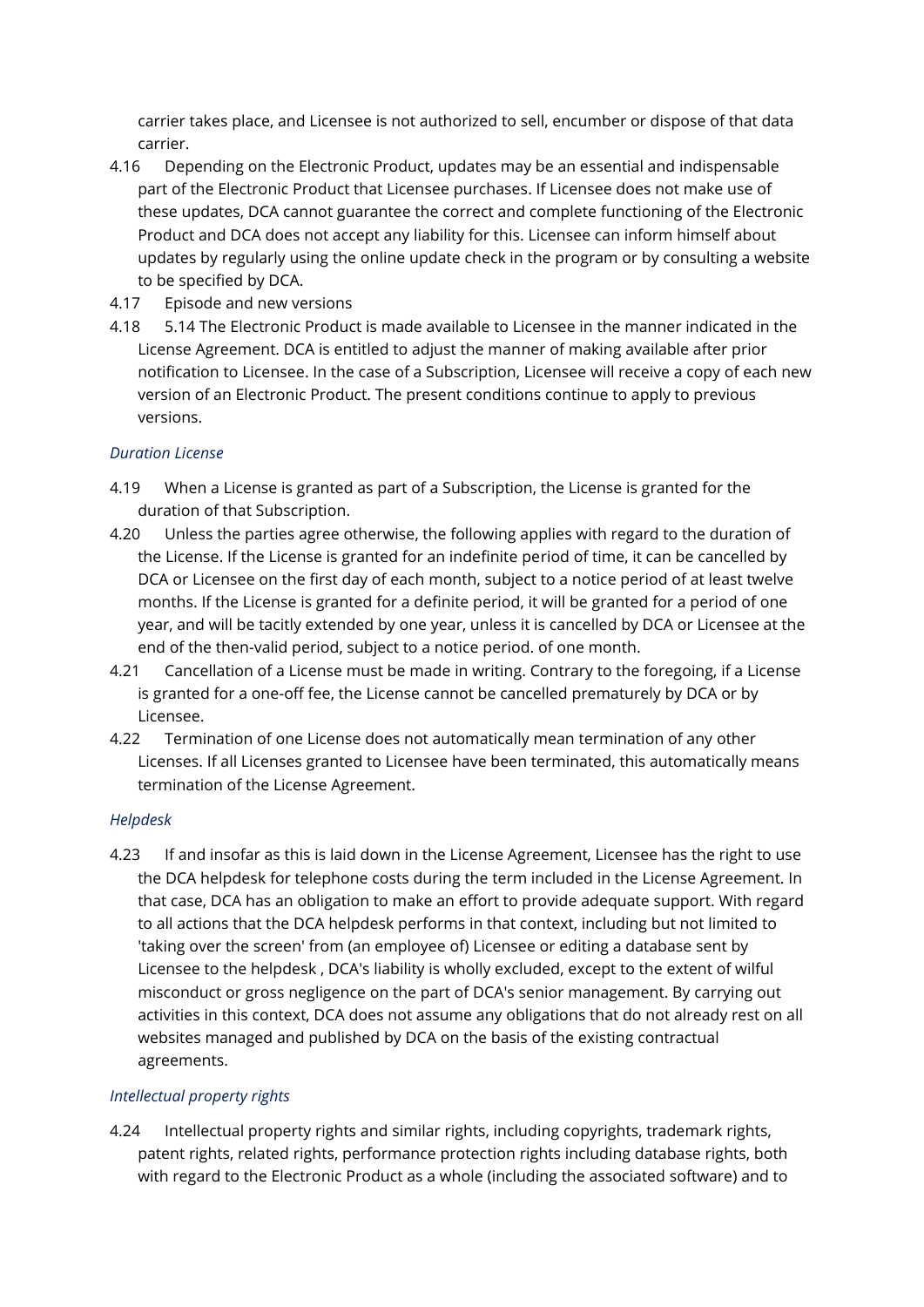any individual data that forms part of it is vested in DCA and / or its suppliers. Licensee acknowledges these rights and will refrain from any infringement thereof. Licensee may only consult and use the content of the Electronic Products for his own use. Licensee is not permitted to disclose, reproduce or sell information obtained from the Electronic Products on a non-incidental basis in any form, including whether or not to integrate into networks or on multiple screens after processing. appear or otherwise make public.

#### *Availability and warranty*

- 4.25 DCA will make every effort to ensure that the availability of the Electronic Product is as large as possible and to rectify any malfunctions as soon as possible. However, a malfunction with regard to an Electronic Product cannot lead to compensation by DCA to Licensee. DCA is not responsible or liable for failures in third party networks through which access to the Electronic Product is obtained.
- 4.26 In the case of Electronic Products made available to Licensee on an electronic medium or electronically by DCA for download on its own devices, DCA only warrants that the Electronic Product will operate in accordance with the specifications provided for ninety (90) days after purchase. are listed in the documentation made available by DCA. If this is demonstrably not the case, DCA will, at its option, either repair the Electronic Product, repair the defect in a subsequent version (update), or take back the Electronic Product, whereby Licensee is entitled to a refund of the license fee paid to him. This does not apply to defects that (a) caused by improper use or use contrary to the License Agreement by Licensee; (b) are not reproducible;

(c) caused by malfunction of software, equipment, networks and telecommunications facilities in connection with the use of the Electronic Product; (d) are attributable to Licensee.

4.27 The processing of the data by means of the Electronic Products and the realization thereof has been carried out to the best of our knowledge and with the greatest care. However, neither DCA nor its suppliers can guarantee the correctness and completeness of the information stored on the Electronic Products and are therefore not liable for damage resulting from incorrectness, except in the case of intent or deliberate recklessness on the part of DCA or its suppliers. incompleteness or illegality of the content of the information offered via the Electronic Products. DCA is not responsible for the content of materials placed on or via the Electronic Products by third parties, but only those third parties are responsible for the content thereof. Information essential to Licensee must always be verified by Licensee for accuracy. DCA is not liable for the inaccessibility or availability of the Electronic Products for Licensee as a result of a malfunction.

#### *Suspension and (interim) termination of the License*

- 4.28 Notwithstanding the provisions of Article 5, paragraphs 15 to 17 above, DCA reserves the right, if Licensee acts in any way in violation of the License Agreement or these terms and conditions, the Subscription or access to the Licensee's Electronic Product on suspend for as long as this action continues. DCA is not obliged to refund (partially or fully) License Fees already paid for this duration.
- 4.29 Notwithstanding the provisions of article 5 paragraph 15 up to and including 17, DCA is entitled, if Licensee imputably fails to fulfil its obligations under the License Agreement or these conditions, including the timely payment of License fees due, or if Licensee Use the Electronic Product outside the framework of the granted License or otherwise infringe the